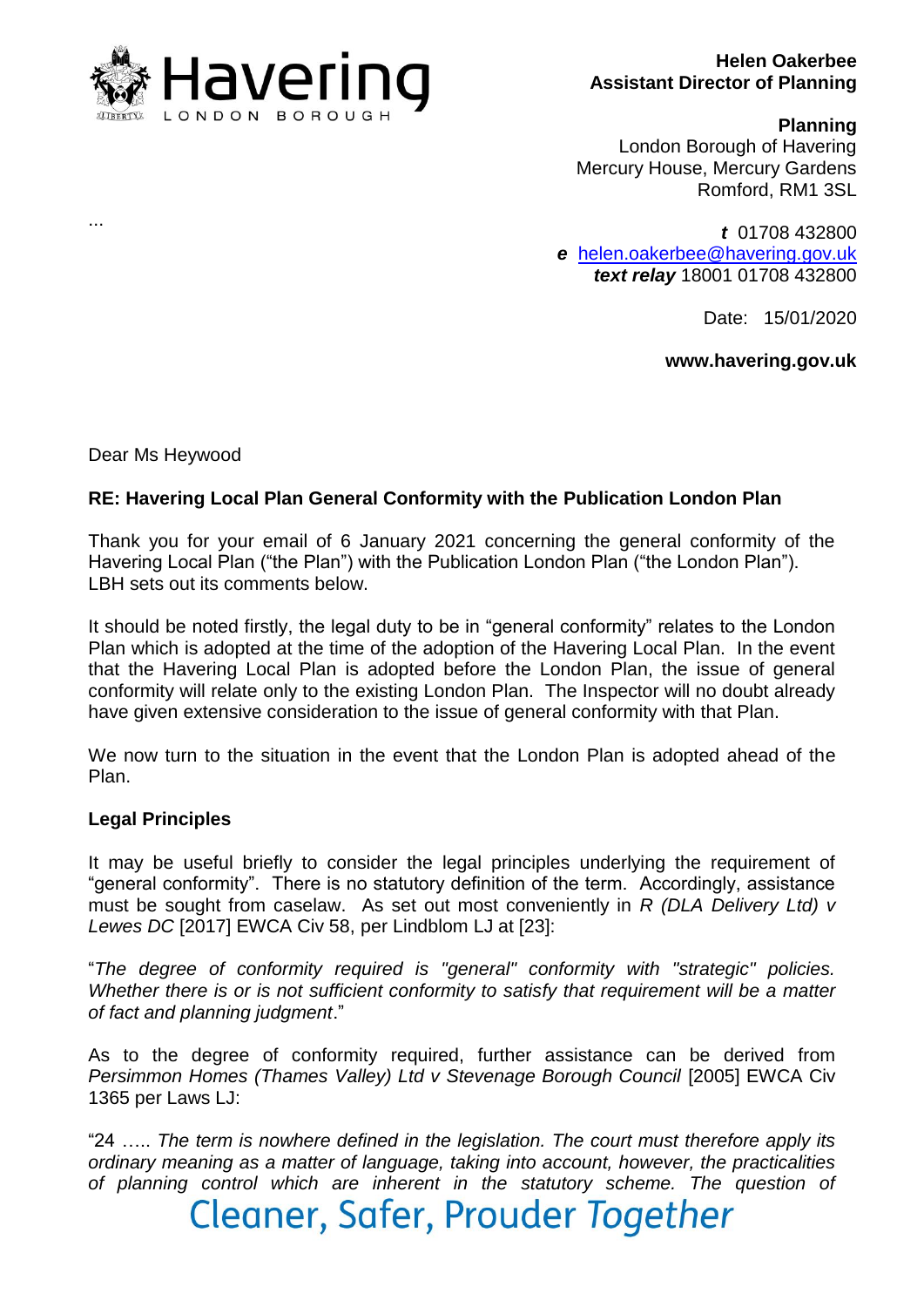*construction is, essentially, as to the flexibility of the requirement of general conformity: is it relatively tight, or relatively loose?...*

*… 26. …The adjective "general" is there …to introduce a degree of flexibility.*

*… 29. ….. the right interpretation of "general conformity" is … a balanced one, it will … allow what may be a considerable degree of movement within the local plan to meet the various and changing contingencies that can arise. In that case the question whether the local plan is in general conformity with the structure plan is likely to admit of more than one reasonable answer, all of them consistent with the proper construction of the statute and of the relevant documents. In those circumstances the answer at length arrived at will be a matter of planning judgment and not of legal reasoning."*

### Accordingly:

- (1) This matter is one for the Inspector's planning judgement, a judgement which could only be challenged on *Wednesbury* principles.
- (2) The requirement is only that there be "general conformity" with relevant London Plan policies; there does not need to be exact compliance with every requirement of the London Plan but instead a compliance with the overall strategic aims and objectives of the London Plan, combined with an absence of any policy which would obstruct those objectives.
- (3) In coming to the planning judgement as to whether the Plan is in general conformity with the London Plan, all relevant circumstances must be considered. In the current context, the fact that there is a stated firm intention on the part of LBH (now recorded in Local Plan Main Modifications) to begin an update of the Plan immediately upon its adoption is a relevant planning consideration which must be taken into account in the determination of the issue of general conformity. This may well be relevant when general conformity with some of the detailed requirements of the London Plan is considered, and will allow the Inspector lawfully to come to the conclusion that there is general conformity on the basis that those particular requirements will be attended to in detail during the review process which is a stated intention of the Plan.
- (4) Although not a directly relevant consideration for a judgment about conformity, it is still pertinent to note that the review following adoption of the Plan will allow for an orderly and timely consideration of all areas in which an even closer alignment of Havering's development plan policies with the London Plan is capable of being achieved.

### **Assessment**

### *General*

In response to the Inspector's email, LBH has considered the issue of general conformity with the London Plan and has concluded that the Plan is indeed in general conformity with it. No further Modifications are required and the adoption of the London Plan would present no obstacle to the adoption of the Plan as now drafted.

Issues of housing, small sites and parking are considered in detail below. For remaining relevant policies, the table attached at Annex 1 to this letter reveals that those policies are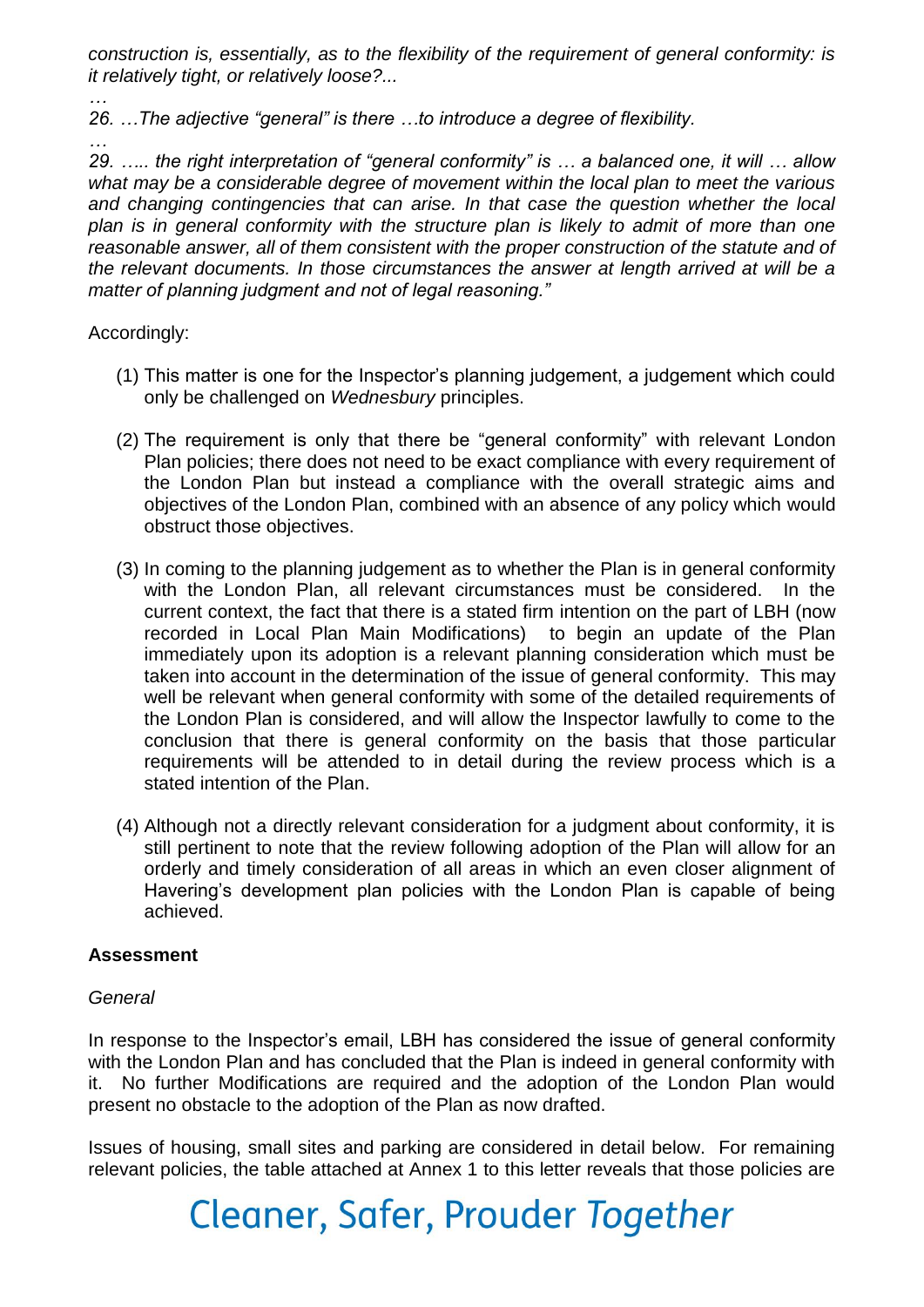in general conformity, together with brief commentary where needed. This table illustrates that the Plan is in general conformity.

## *Housing*

Housing matters within London Plan policy H1 may be considered in two parts, namely Table 4.1 which deals with housing numbers, and the remaining sections of policy which deal with the means by which those numbers are delivered.

With respect to the latter, LBH assesses that policy 3 within the Plan provides sufficient mechanisms in line with London Plan policy H1 for the delivery of housing from all sources to enable a conclusion of general conformity safely to be drawn. Moreover, it can be said with certainty that no provision of Plan policy 3 would provide any impediment to the delivery of housing as envisaged by London Plan policy H1. Further, the Inspector, as noted above, is entitled to rely upon the fact that the forthcoming review will provide a proper opportunity for the incorporation into local development plan policy of all the mechanisms explicitly referred to within London Plan policy H1.

The details of LBH's assessment are attached as Annex 2.

With regard to those elements of H1 relating to housing numbers, LBH makes the following points:

- (1) As before, the fact of the immediate review, which is a central part of the Council's overall approach is an important factor in enabling the Inspector safely to conclude that the Plan is in general conformity.
- (2) The strategy previously adopted by LBH is to provide for a "stepped approach" in which lower levels of delivery in the earlier years of the (Havering) Plan period are offset by much increased delivery in later years. The acceptance of this concept of delivery across the Plan period can and should be carried forward into the consideration of the general conformity of the Plan with the London Plan; in essence, once the concept of differing rates of delivery across the plan period is accepted, it can be maintained when considering general conformity.

In that context, a careful consideration of the London Plan housing requirements indicates that the Plan is in general conformity:

Annex 3 to this letter is a Table comparing the Local Plan phased target, the current London Plan target, the Publication London Plan target and the current Housing Trajectory target. This shows that the Publication London Plan sets a ten year target of **12,850 from 2019/20 – 2028/29.** The Table shows that over the same period the Local Plan commits to delivering **13,111 homes** (Local Plan Phased Target) and the housing trajectory identifies a total of **14,012 units** over the same period. That figure exceeds the London Plan target for the London Plan 10 year period by some 1162 units (14012-12850 = 1162). (Accordingly, it can readily be concluded that there is general conformity on the central issue of housing supply.

### *Small Sites*

The policy of the Plan with respect to small sites is in general conformity. It encourages the development of small sites and identifies a *minimum* target only; it does nothing to prevent the achievement of the larger expressed target in the London Plan. See Annex 2.